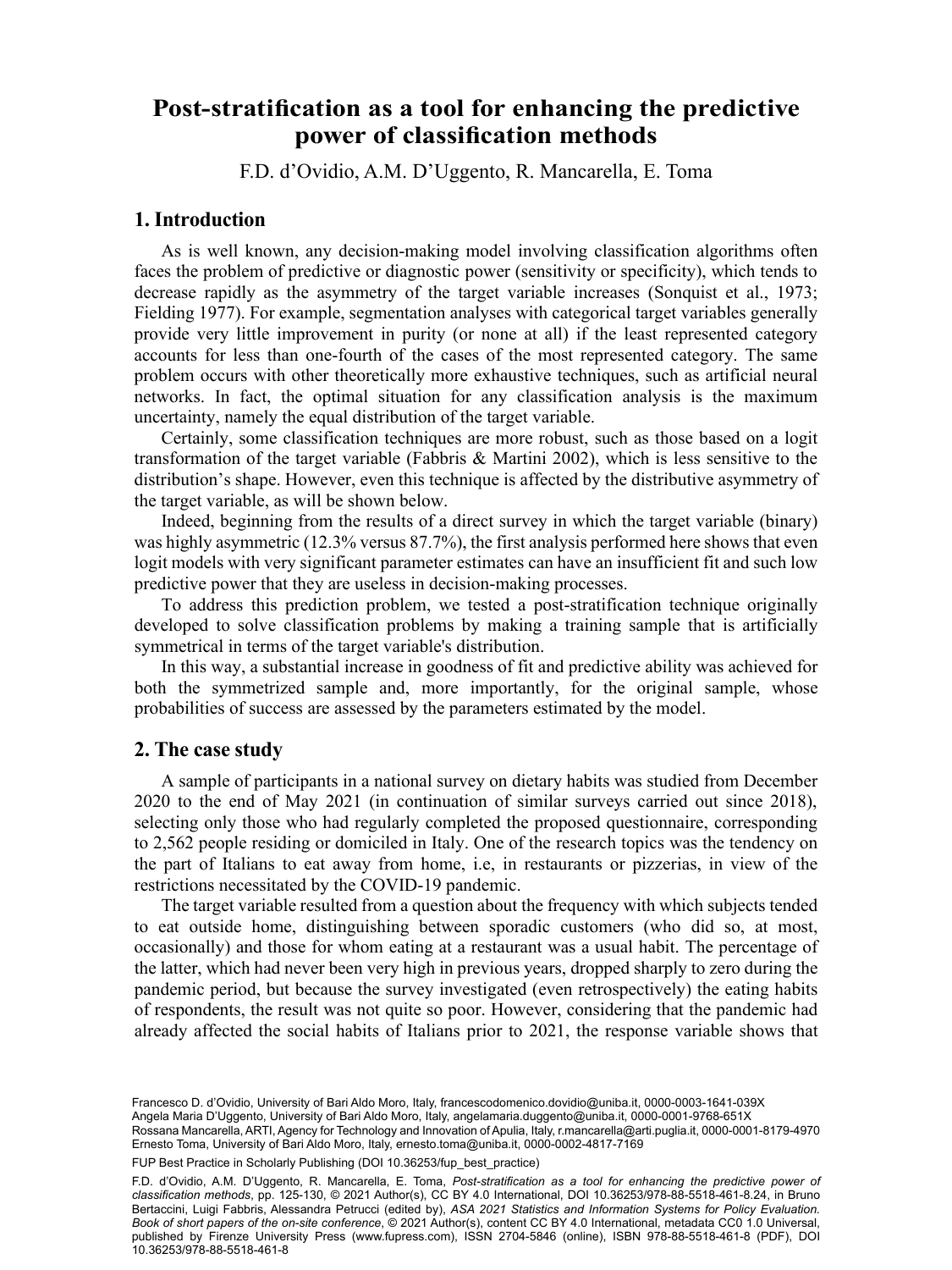more than 87.7% of respondents (2,248 people) fall into the "non-customers" group and less than 12.3% (314 people) fall into the "restaurant lovers" group.

Despite this outstanding asymmetry, an investigation was conducted into the individual characteristics that were found to be related in some way to the target variable<sup>1</sup> and may explain the motivations for this tendency to eat away from home.

To this end, a common logistic regression model was first developed for exploratory purposes<sup>2</sup>. Such a model is not reported here, because it includes variables with insufficient or zero significance, although it has high statistical significance for the variables gender  $(p<0.002)$ , work position ( $p<0.001$ ) and food-delivery frequency ( $p<0.001$ ); however, the model has minimal fit to the data (Cox-Snell  $R^2 = 0.094$ ; Nagelkerke  $R^2 = 0.179$ ) and minimal predictive power for the category of interest: only 28 cases were correctly identified as "habitual customers" (8.9% of actual cases).

The *correct identification* of "non-customers" (2,224 cases, that is, 98.9% of the subgroup), in contrast, is very relevant, but this result seems trivial.

The overall percentage of correctly identified cases is 87.9%, but it should be noted that, simply assigning the sampling mode "non-usual customer" to predict all cases would have resulted in 100% correct classifications of non-customers and, of course, no correct classifications of usual customers. In short, over 87.7% of cases could be correctly classified simply by assigning the mode value, without the need for complex statistical processing.

Estimating a more articulated logistic model, one that also included the more important interactions among the explanatory variables (but was made parsimonious by using the stepwise forward-deletion criterion, i.e., gradually inserting the most related variables and removing the non-significant ones), did not improve the result.

However, the final model is shown in Table 1, and it is interesting in its own way. The reference categories of the explanatory variables (referred to as *baselines* and shown in brackets after the names in the table) are generally identified with the first category, except for employment position.

This model (although better than the previous one, at least in terms of potential generalization due to the statistical significance found for many variables and items) is also affected by an overestimation of "non-habitual customers," as shown in Table 2. In fact, compared to the almost perfect classification of these (99.1%), few regular customers of the restaurant are also correctly classified, at only 27. Therefore, the overall correct classifications are almost entirely due to the predominance of "non-habitual customers" in the sample, for which the usefulness of the model for predictive and decision-making purposes remains very limited or practically zero.

<sup>1</sup> The following individual characteristics were considered: *Gender* (F, M), *Age group* (18 to 80 years), *Highest level of education attained* (from primary or lower secondary school to PhD, also including higher non-university studies), *Employment position* (entrepreneur, full-time employee, part-time employee, self-employed, unemployed, student, retired, other position), *Marital status* ("Married or Cohabiting" to "Single/never married", but also "I prefer not to say"), *Dietary habits* (omnivore, omnivore with reduced meat in diet, vegetarian, vegan), *Average time spent preparing meals at home* ("No time, do not cook at home", and ranging from "Less than 30 minutes" to "4 hours or more"), *Frequency of using food delivery*, *Frequency of buying sustainable food*, *Frequency of buying fresh food*, *Frequency of buying local food*, *Frequency of buying organic food*, *Frequency of buying food "Made in Italy"* (all frequency questions ranging from "Never" to "Always"), *Willingness to pay an extra fee for "sustainable" food* (scale from "definitely not" to "definitely yes"), *Willingness to pay an extra fee for "Made in Italy" food* (same scale as previous question), *Annual income class* ("Not specified", and ranging from "Less than 4,500€" to "Over 130,000€").

<sup>2</sup> The statistical tests used in the analysis are 1) the maximum likelihood ratio test, in terms of improving the fit of the model by adding or removing variables, and 2) the Wald test, which is used to assess the statistical significance of individual parameters.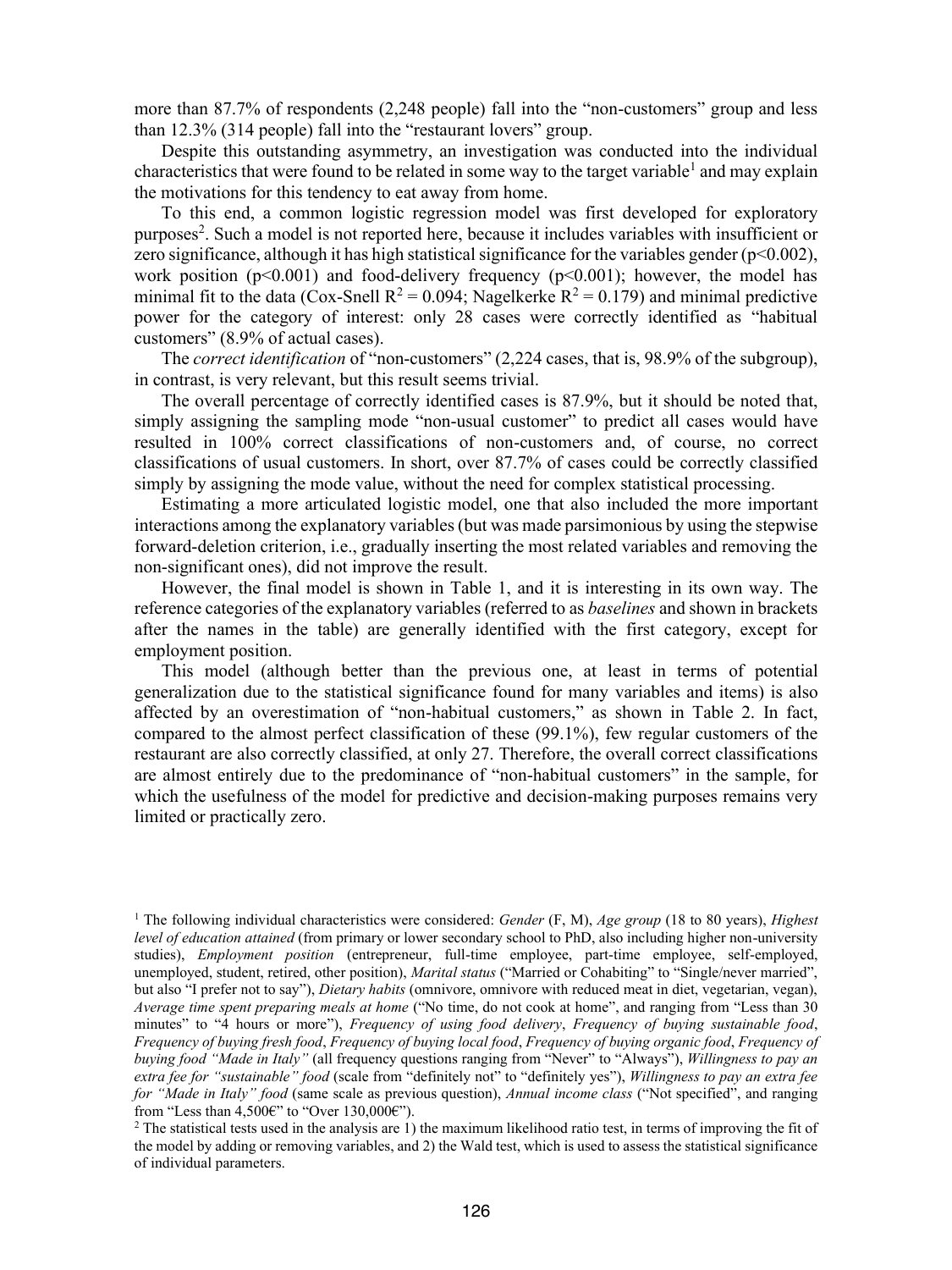| <b>Characteristics of the respondents</b>                 |          | Std. err. | Exp(B) | p                |
|-----------------------------------------------------------|----------|-----------|--------|------------------|
| Work position<br>(baseline: Other position)               |          |           |        | ***<br>< 0.001   |
| Entrepreneur                                              | 1.076    | 0.484     | 2.933  | *<br>0.026       |
| Full-time employee                                        | 0.692    | 0.417     | 1.997  | $\circ$<br>0.097 |
| Part-time employee                                        | $-0.039$ | 0.496     | 0.962  | 0.937            |
| Self-employed                                             | 0.506    | 0.451     | 1.658  | 0.262            |
| Unemployed, seeking work                                  | $-0.847$ | 0.544     | 0.429  | 0.119            |
| Retired                                                   | $-0.406$ | 0.744     | 0.666  | 0.585            |
| Student                                                   |          | 0.439     | 0.711  | 0.437            |
| Marital status<br>(baseline: Married or cohabiting)       |          |           |        | **<br>0.005      |
| Widowed, Separated or Divorced                            | $-0.353$ | 0.429     | 0.702  | 0.410            |
| Single never married                                      | 0.407    | 0.150     | 1.503  | **<br>0.006      |
| Would not like to provide information                     |          | 0.248     | 2.013  | **<br>0.005      |
| Use of food delivery<br>(baseline: Never)                 |          |           |        | ***<br>< 0.001   |
| Only sometimes                                            | 0.430    | 0.208     | 1,538  | $\ast$<br>0.038  |
| Often                                                     | 2.322    | 0.280     | 10.200 | **<br>< 0.001    |
| Very often or always                                      | 2.177    | 0.479     | 8.818  | $***$<br>< 0.001 |
| Buying of sustainable food<br>(baseline: Never)           |          |           |        | ***<br>< 0.001   |
| Only sometimes                                            | $-1.184$ | 0.280     | 0.306  | ***<br>< 0.001   |
| Thick                                                     | $-1.098$ | 0.279     | 0.334  | ***<br>< 0.001   |
| Very often                                                | $-1.020$ | 0.276     | 0.360  | ***<br>< 0.001   |
| Always                                                    | $-1.633$ | 0.599     | 0.195  | **<br>0.006      |
| Gender*Use of food delivery<br>(baseline: $F^*Never$ )    |          |           |        | $\ast$<br>0.023  |
| $M^*$ Only sometimes                                      | $-0.390$ | 0.312     | 0.677  | 0.211            |
| $M *$ Thick                                               | $-1.241$ | 0.463     | 0.289  | **<br>0.007      |
| M <sup>*</sup> Very often or always                       | $-1.608$ | 0.806     | 0.200  | *<br>0.046       |
| Gender*Purchasing of sustainable food (baseline: F*Never) |          |           |        | ***<br>< 0.001   |
| $M^*$ Only sometimes                                      | 1.120    | 0.325     | 3.064  | **<br>0.001      |
| $M *$ Thick                                               | 1.117    | 0.352     | 3.055  | **<br>0.002      |
| M * Very often                                            | 0.585    | 0.393     | 1.795  | 0.137            |
| M * Always                                                | 2.813    | 0.755     | 16.656 | ***<br>< 0.001   |
| Constant                                                  | $-2.119$ | 0.452     | 0.120  |                  |

**Table 1.** *Estimation of logit model's parameters related to respondents' propensity to consume meals at a restaurant or pizzeria.*

*Significance of parameters: (°) 10%; (\*) 5%; (\*\*) 1%; (\*\*\*) 1‰*

**Table 2.** *Matrix of correct classification of the model.*

|                                  | <b>Expected response</b> | Percentage of correct |                |
|----------------------------------|--------------------------|-----------------------|----------------|
| <b>Observed response</b>         | Non-customer             | Regular customer      | classification |
| Not a restaurant customer        | 2.227                    | 21                    | 99.1           |
| Regular restaurant customer      | 291                      | 23                    | 73             |
| % correct overall classification |                          |                       | 87.8           |

# **3. Post-stratification for symmetrisation of the target variable**

The main reason for the poor performance described above is undoubtedly the extreme asymmetry of the alternatives investigated. Indeed, if about 90% of the observations have one of the two modalities, in practice, any analysis aimed at assessing the probability of the complementary modality will be able to use only a minimal fraction of the necessary information. This phenomenon, which is almost fatal in other statistical techniques based on the search for the best predictability (for example, in the analysis of segmentation, Fabbris, 1997; Fabbris & Martini, 2002), is less relevant in logit analysis, especially when the samples are quite numerous. However, it persists and, sometimes, makes any decision rule impossible or very difficult.

Therefore, here, it was appropriate to experiment with a "Deep Learning" technique that has previously shown excellent results in solving very heavy penalties for symmetry in segmentation analysis and, later, in artificial neural networks elaborated on the basis of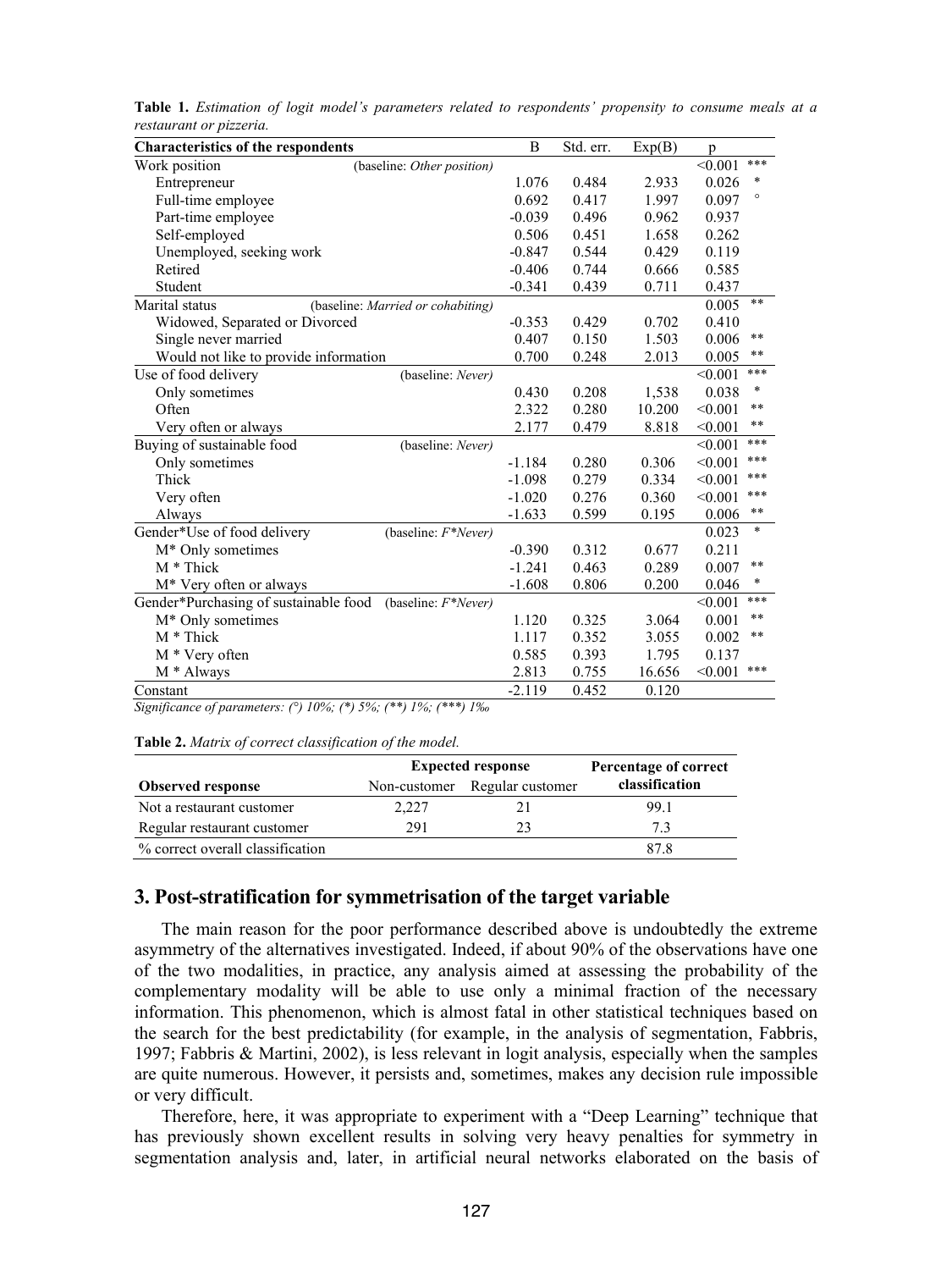dichotomous response variables (d'Ovidio, Mancarella & Toma, 2016): the formulation of a *symmetric learning sample* constructed by randomly extracting, from the group of statistical units with the majority response, a subgroup of the same size as the one indicating the minority response. The combination of the two subgroups provides a (post-stratified) sample that is almost symmetric in terms of the target variable, although it is undoubtedly smaller in size. In fact, through the above procedure, in addition to the 314 surveyed customers of restaurants and pizzerias, 320 people were randomly selected who ate out only occasionally or never<sup>3</sup>. The corresponding percentages are 49.5% and 50.5%, and the almost perfect symmetry of the distribution of the responses should improve the predictive power of the model.

Table 3, which was elaborated with the same criteria as the previous Table 1, highlights some important differences. First, there is an absence of significant interactions, so *Gender*, whose effect was previously diluted in the interactions, assumes considerable and significant importance in its own right; both the variables *Average time devoted to cooking at home* (but not its specific modalities) and *Willingness to pay an extra fee for food "Made in Italy"* assume statistical relevance; in contrast, *Marital status* and *Frequency of buying "sustainable" food* lose all their relevance and do not appear in the model, while *Use of food delivery services* (which indeed replaced restaurants and pizzerias in terms of the habits of many Italians in the pandemic period) retains statistical significance and much of its relevance. The model fits better, even if sample size is smaller: Cox-Snell  $R^2 = 0.157$ ; Nagelkerke  $R^2 = 0.210$ .

Finally, the predictive power of the model assumes acceptable values (Table 4), reaching almost two-thirds of correct predictions for the target variable (and surpassing this level in the correct classification of respondents who do not tend to have lunch or dinner outside the home), with 63.4% correct classifications of regular customers of restaurants and pizzerias.

| <b>Characteristics of the respondents</b>                                            | B                                         | Std. err. | Exp(B) | p       |                 |
|--------------------------------------------------------------------------------------|-------------------------------------------|-----------|--------|---------|-----------------|
| Gender: M                                                                            | (baseline: $F$ ) 0.752                    | 0.196     | 2.120  | < 0.001 | ***             |
| Work position                                                                        | (baseline: Other position)                |           |        | 0.015   | $\ast$          |
| Entrepreneur                                                                         | 0.593                                     | 0.646     | 1.809  | 0.359   |                 |
| Full-time employee                                                                   | 0.317                                     | 0.546     | 1.374  | 0.561   |                 |
| Part-time employee                                                                   | $-0.091$                                  | 0.630     | 0.913  | 0.885   |                 |
| Self-employed                                                                        | 0.112                                     | 0.581     | 1.119  | 0.847   |                 |
| Unemployed looking for work                                                          | $-1.067$                                  | 0.638     | 0.344  | 0.094   | $\circ$         |
| Retired                                                                              | $-1.022$                                  | 0.849     | 0.360  | 0.229   |                 |
| Student                                                                              | $-0.193$                                  | 0.549     | 0.824  | 0.725   |                 |
| Average time devoted to cooking at home                                              | (baseline: No time, no one cooks at home) |           |        | 0.050   | $\ast$          |
| Less than 30 minutes                                                                 | 0.720                                     | 1.348     | 2.054  | 0.593   |                 |
| $30 \text{ min} - 1 \text{ hour}$                                                    | 0.968                                     | 1.312     | 2.633  | 0.461   |                 |
| $1-2$ hour                                                                           | 0.319                                     | 1.314     | 1.376  | 0.808   |                 |
| $2-4$ hour                                                                           | 0.760                                     | 1.325     | 2.138  | 0.566   |                 |
| 4 hours or more                                                                      | 1.061                                     | 1.496     | 2.888  | 0.479   |                 |
| Use of food delivery                                                                 | (baseline: Never)                         |           |        | < 0.001 | ***             |
| Only sometimes                                                                       | 0.195                                     | 0.209     | 1.215  | 0.351   |                 |
| Often                                                                                | 1.785                                     | 0.355     | 5.957  | < 0.001 | ***             |
| Very often or always                                                                 | 1.964                                     | 0.802     | 7.125  | 0.014   | $\ast$          |
| Willingness to pay extra fee for foods "Made in Italy"<br>(baseline: Definitely not) |                                           |           |        |         | $\ast$<br>0.050 |
| Probably not                                                                         | 0.200                                     | 0.547     | 1.222  | 0.714   |                 |
| Maybe yes, maybe no                                                                  | $-0.844$                                  | 0.323     | 0.430  | 0.009   | $***$           |
| Probably yes                                                                         | $-0.316$                                  | 0.292     | 0.729  | 0.280   |                 |
| Definitely yes                                                                       | $-0.348$                                  | 0.317     | 0.706  | 0.273   |                 |
| Constant                                                                             | $-0.892$                                  | 1.435     | 0.410  |         |                 |

**Table 3.** *Estimation of logit model's parameters related to respondents' propensity to consume meals at a restaurant or pizzeria, symmetrised sample.*

*Significance of parameters: (°) 10%; (\*) 5%; (\*\*) 1%; (\*\*\*) 1‰*

<sup>3</sup>The number don't match perfectly between the two groups, because an unavoidable approximation of the computerised procedure of random extraction of the sample of the non-customers respondents.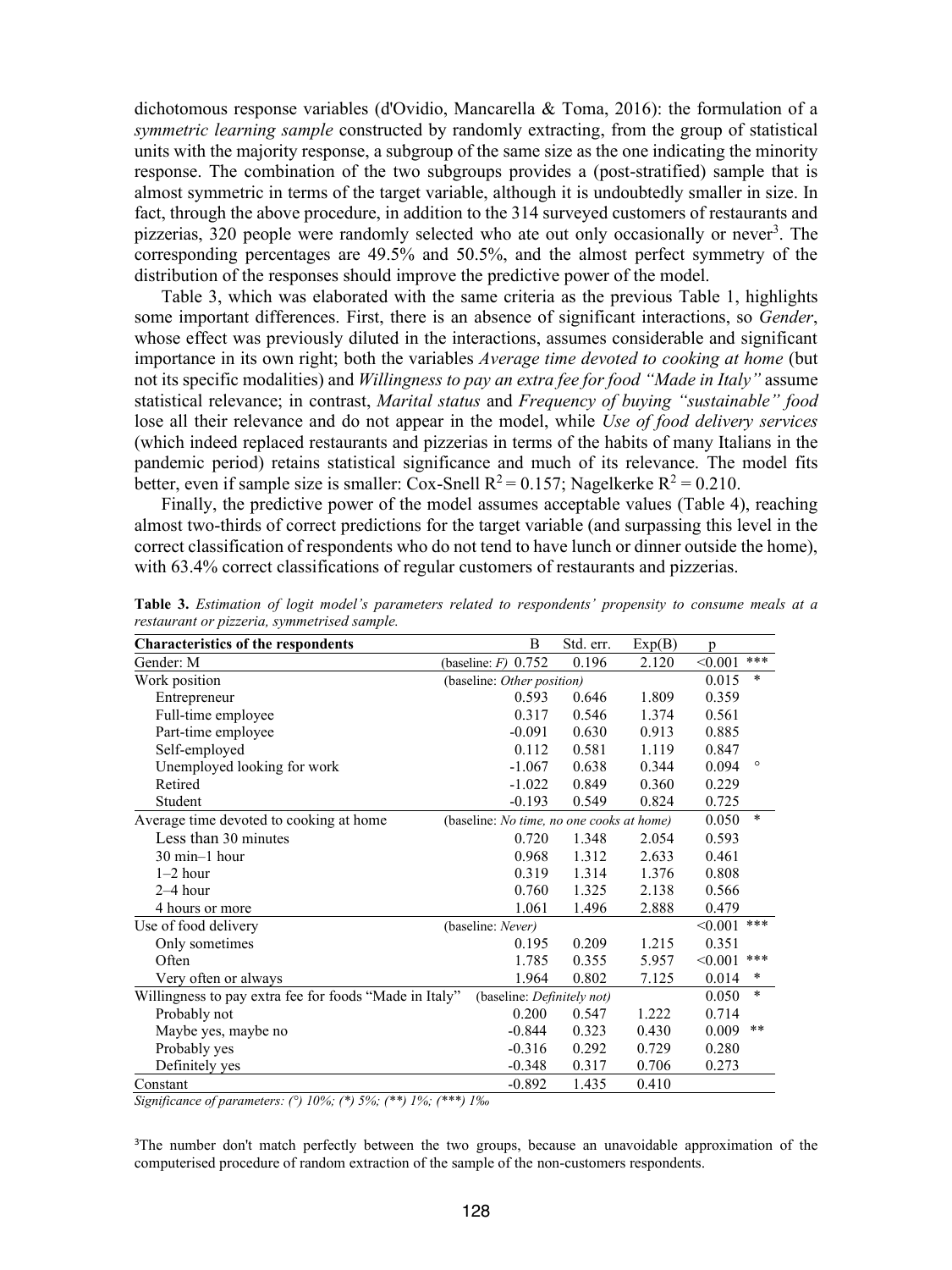**Table 4.** *Matrix of correct classification of the model, symmetrised sample.*

|                                  | Expected response |                               | Percentage of correct |
|----------------------------------|-------------------|-------------------------------|-----------------------|
| Observed response                |                   | Non-customer Regular customer | classification        |
| Not a restaurant customer        | 217               | 103                           | 67.8                  |
| Regular restaurant customer      | 115               | 199                           | 634                   |
| % correct overall classification |                   |                               | 65.6                  |

The striking difference in structure between the model shown in Table 3 and the previous model is obviously due to the different hierarchy of objectives. The model shown in Table 1, while it aimed to identify the characteristics of individuals who tend to eat outside home, necessarily identified, instead, only the variables that characterise individuals who are not accustomed to eating in restaurants. The present model, on the other hand, correctly identified the primary required characteristics, certainly not optimally but well enough for the purposes of the study.

To investigate the reproducibility of the results obtained, it is possible, to calculate the value that the probability of success  $p$  of each unit of the total sample assumes using the estimated coefficients, in a logit transformation, for the symmetrised sample (of course, by setting the *baseline category* coefficient to zero):

$$
logit(p) = b_0 + b_1x_1 + b_2x_2 + \ldots + b_mx_m.
$$

For each subject, the following is then calculated:

$$
p = \frac{\exp[\text{logit}(p)]}{1 + \exp[\text{logit}(p)]},
$$

rounding the result to the value that identifies the target characteristic "habitual customer" if this probability is close to 1, as well as to the value of the reference characteristic "noncustomer" if it is close to zero. In practice, the cut-off line is assumed to be 0.5, in accordance with the given threshold for statistical software.

Thus, once the "expected condition" has been identified (and assigned to a specific record) for each unit of the joint sample, the collected and "expected" data can be easily compared in a contingency table that plays the role of the correct classification matrix.

This transfer (to the totality of the data) of the results obtained with the model derived from the symmetrised sample, as shown in Table 5, provides (as in other experiments previously conducted) results that are fully comparable to those obtained thus far, that is, quite adequate but not optimal. Presumably, beginning from a larger sample and randomly selecting the units to make the modalities of the target variable symmetric would yield a post-stratified sample large enough to guarantee the power and representativeness of the procedure.

| There or mutual or correct encompution or the model, upplied to the whole sumple. |                   |                       |                |  |
|-----------------------------------------------------------------------------------|-------------------|-----------------------|----------------|--|
|                                                                                   | Expected response | Percentage of correct |                |  |
| Observed response                                                                 | Non-customer      | Regular customer      | classification |  |
| Not a restaurant customer                                                         | 1,534             | 714                   | 68.2           |  |
| Regular restaurant customer                                                       | 115               | 199                   | 63.4           |  |
| % correct overall classification                                                  |                   |                       | 67.6           |  |

**Table 5.** Matrix of correct classification of the model, applied to the whole sample.

## **4. Final remarks**

The deep learning post-stratification method was first shown to be useful in classification techniques such as segmentation analysis (or artificial neural networks) for symmetrising a categorical response (d'Ovidio, Mancarella & Toma; 2016). In that study, in which no inference was involved, the method provided optimal and robust results. In the first analysis, using the CRT technique, 84% of the minority responses were correctly classified, as compared to 79%